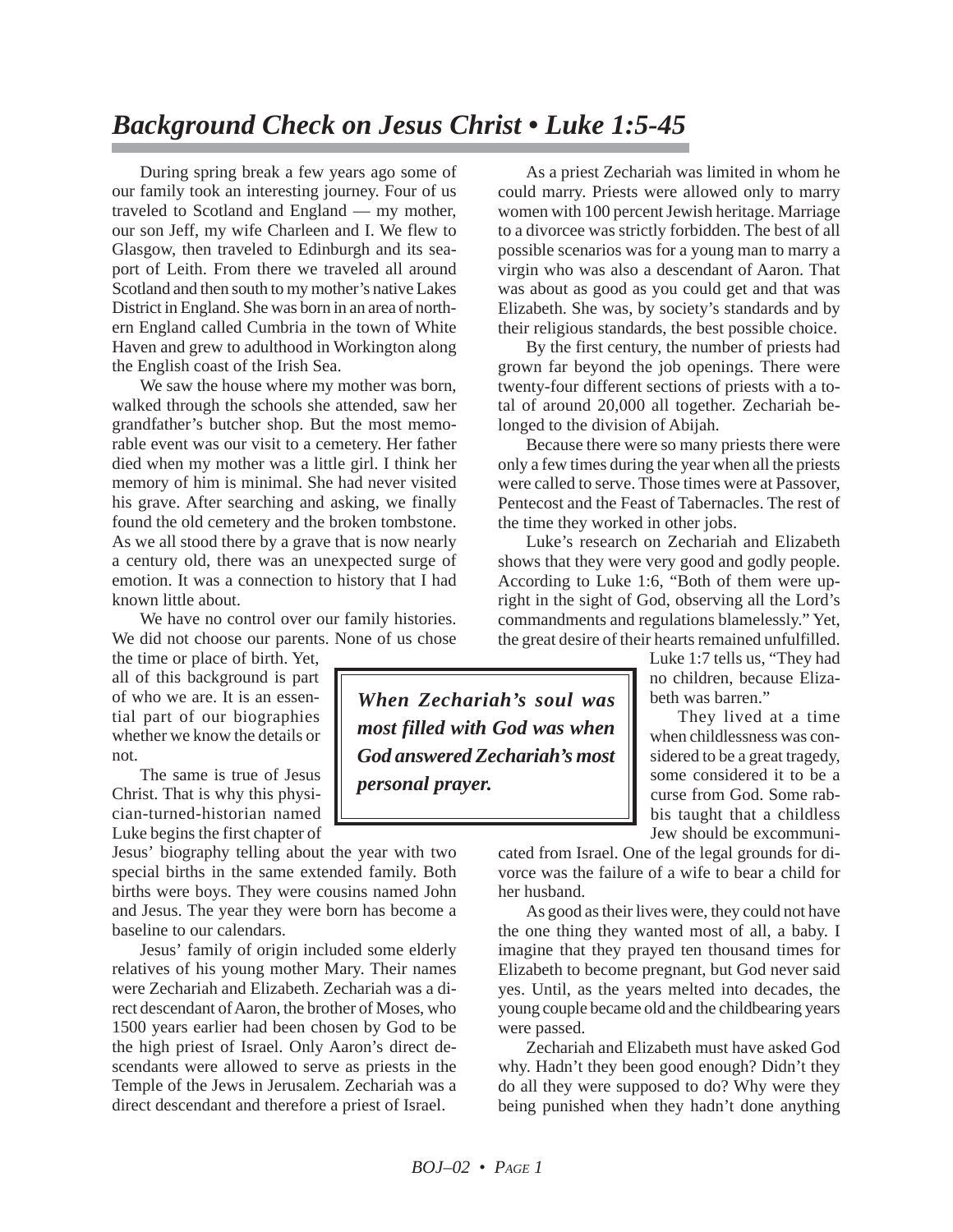wrong? Didn't God care? Why would God give children to couples who were far less capable parents?

All of these are very good questions. They are the same questions that good and godly men and women struggling with infertility still ask today. If it is not a prayer for a pregnancy then it may be a prayer for a husband or for a wife, for a job or for a friend, for a cure from a terrible disease or release from relentless pain. Sometimes God gives answers to such prayers. Sometimes the answer is no. Sometimes it is as if God does not even hear the prayer.

What is so very special about Zechariah and Elizabeth is that they did not love or serve God any less even when their prayers were not answered. They loved and lived for God himself and not for the gifts he gave or withheld.

One day when Zechariah's division was on duty in the Temple, they drew lots to see who would burn incense to God. This was a very special privilege accorded to any priest only once in his lifetime. Many priests served their entire lives and never once were chosen to go into the inner part of the Temple and represent the nation in offering incense for worship to the Lord.

By now Zechariah was an old man, but on this day he was chosen. Thousands of people waited in the outer "Court of the Israelites" to see and smell the incense and then have the assigned priest come out and pronounce his blessing on them. Zechariah's heart must have pounded with excitement. His hands probably shook with nervousness. His soul was filled with awe. He had never been so close to God before. He had never felt more like a priest than he did at that moment.

As Zechariah burned the incense, the angel of God appeared to him and nearly scared him to death. Luke 1:12 says, "... he was startled and was gripped with fear." The angel was Gabriel and this is his first recorded appearance in more than six hundred years. The last time the Bible records that he left the presence of God in heaven was in the time of Daniel. Now he had been sent to tell Zechariah not to be afraid and to assure him that his prayers would be answered.

But what prayers would that be? It seems that Zechariah and Elizabeth had given up praying for a baby because they were too old. And it seems rather unlikely that at the peak moment of his priesthood, leading the nation in worship, that he was praying for a baby.

Maybe there is a lesson here for us. God had

not forgotten Zechariah's prayers for a child. And, God was listening to Zechariah's prayer of worship. When Zechariah's soul was most filled with God was when God answered Zechariah's most personal prayer.

Gabriel predicted that he and Elizabeth would have a son. They were to name the child John. He would be a joy and a delight to his parents as well as a delight to the heart of God. John would be everything godly parents could ever hope a son to be. He would be a prophet in the tradition of Elijah who would bring people to God, reconcile families and prepare the way for the Messiah. God was prepared to honor this godly couple who had so much honored God!

But Zechariah had his doubts. He was something of a skeptic. So he asked the angel in Luke 1:18, "How can I be sure of this? I am an old man and my wife is well along in years."

I don't know a great deal about the psychology of angels, but I suspect that Gabriel may have been a little irritated by this. He answered with a tone in his voice that said, "Do you have any idea to whom you are talking?" He went on to say in Luke 1:19- 20, "I am Gabriel. I stand in the presence of God, and I have been sent to speak to you and to tell you this good news. And now you will be silent and not able to speak until the day this happens because you did not believe my words, which will come true at their proper time."

When Zechariah stepped into public view the crowd immediately sensed that he had had a supernatural experience. He radiated his supernatural experience. And when he could not speak, they were all the more convinced.

It was not long after that that Elizabeth became pregnant in her older age. She said in Luke 1:25, "The Lord has done this for me. In these days he has shown his favor and taken away my disgrace among the people."

So what does all this have to do with Jesus? Why is this the introduction to the biography of Jesus Christ? It is because God does not work in individual lives in isolation. God works through families. God connects relationships. God used godly parents to produce a special son who would prepare people for the coming of Jesus.

God had a plan. God always has a plan. All the pieces fit together. While it was impossible to see what was happening from the beginning, it became obvious later on. And is it not exactly the same for us? God is the master of bringing together seem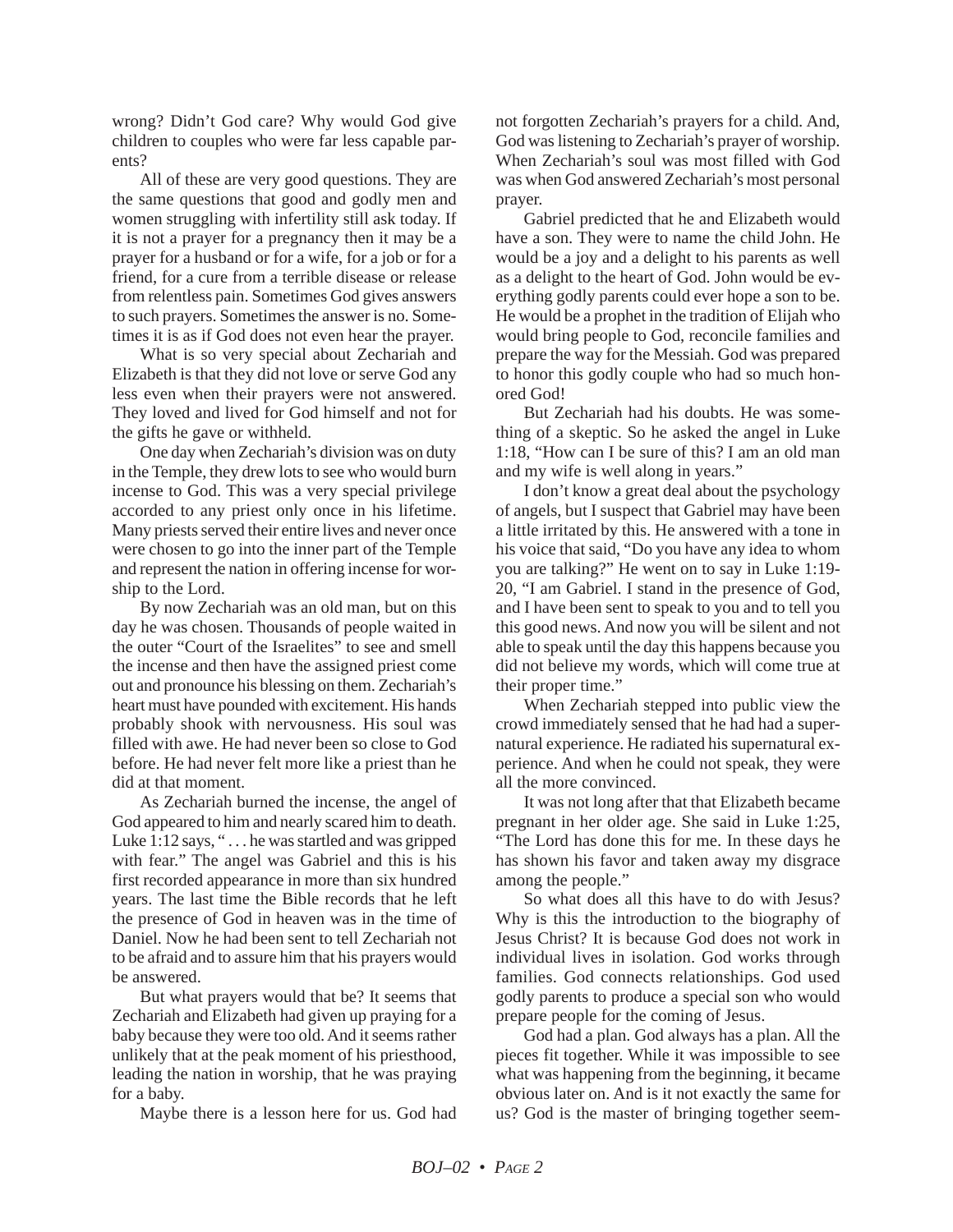ingly unanswered prayers, great disappointments and apparent tragedies into a perfect masterpiece that we could never have imagined in advance. What God wants from us is faith that trusts him to make his eternal masterpiece out of pieces we thought could never fit together into anything good.

But then Gabriel received his next assignment. The closest angel to God had been waiting six centuries between assignments and now he had two in the same year. This would be the grandest message the magnificent angel would ever deliver. He was to announce the miraculous conception and birth of the Messiah, God's Son, the Savior of humankind.

I wonder if he thought he had been sent to the wrong person. This was a poor teenage virgin girl in the obscure village of Bethlehem. But probably Gabriel did not have a moment's doubt or hesitation. He was so experienced with God that he knew it was just like God to choose the unlikely, the obscure, the unimportant — in order to do something supernaturally great!

In that we may all find comfort and hope. God is not impressed with money or power or fame. God delights in young girls and ordinary people and folks no one else has ever heard of. These are the ones we are the ones! — God delights to use most of all.

Gabriel's words were direct and profound. He said to Mary:

> Greetings, you who are highly favored! The Lord is with you.

> Do not be afraid, Mary, you have found favor with God. You will be with child and give birth to a son, and you are to give him the name Jesus. He will be great

and will be called the Son of the Most High. The Lord God will give him the throne of his father David, and he will reign over the house of Jacob forever; his kingdom will never end.

This was the answer to every young Jewish woman's prayers. To be the mother of the Messiah! The angel announced that God had chosen Mary out of all the potential mothers of the world. She was specially favored by God to give birth to His Son! He would be the king of Israel, the Savior of the world, the King of all kings.

Mary was scared. She was troubled. She had no category to understand. She had to say something, and with simple and meek words she asked the most practical of questions: "How will this be since I am a virgin?"

You see, she assumed what a lot of us assume. She assumed that God always works through the usual ways, through the natural means. It was a fair assumption for her to make because that's usually what God does. But when God needs to do what is otherwise impossible, God does the supernatural.

The angel answered her and said, "The Holy Spirit will come upon you, and the power of the Most High will overshadow you. So the holy one to be born will be called the Son of God."

We are never told the physiology of what was to happen. I doubt we would understand it if we were told. God has drawn a veil of privacy around the miracle of the virgin conception. Somehow the Holy Spirit performed a one-of-a-kind miracle as the egg of a young Jewish girl was supernaturally fertilized by the Spirit of God. And at that moment of conception the Son of God became human for the first time and forever. The Creator, Lord and Master of the universe was contained in a human embryo. He who is called the Light of the World lived in nine months of complete darkness. He who spoke the world into existence was for 36 weeks silent.

> How did Luke know these secrets? Remember that he was both a physician and an historian. He was a researcher and an inter-

*He was so experienced with God that he knew it was just like God to choose the unlikely, the obscure, the unimportant — in order to do something supernaturally great!*

> viewer. He must have interviewed Mary. She must have told him what was said, that she was troubled and about the intimate and supernatural transaction that had taken place within her body.

> When Christians recite the Apostles' Creed, we say that we believe that Jesus was conceived of the Holy Spirit and born of the Virgin Mary. Do you believe that? Do you really believe that Mary was still a virgin the day Jesus was born and that his conception was a miracle of God? If you do, then you can and should believe everything else in the biography of Jesus Christ. He was supernatural from the very beginning.

Amazingly, the angel Gabriel took the story